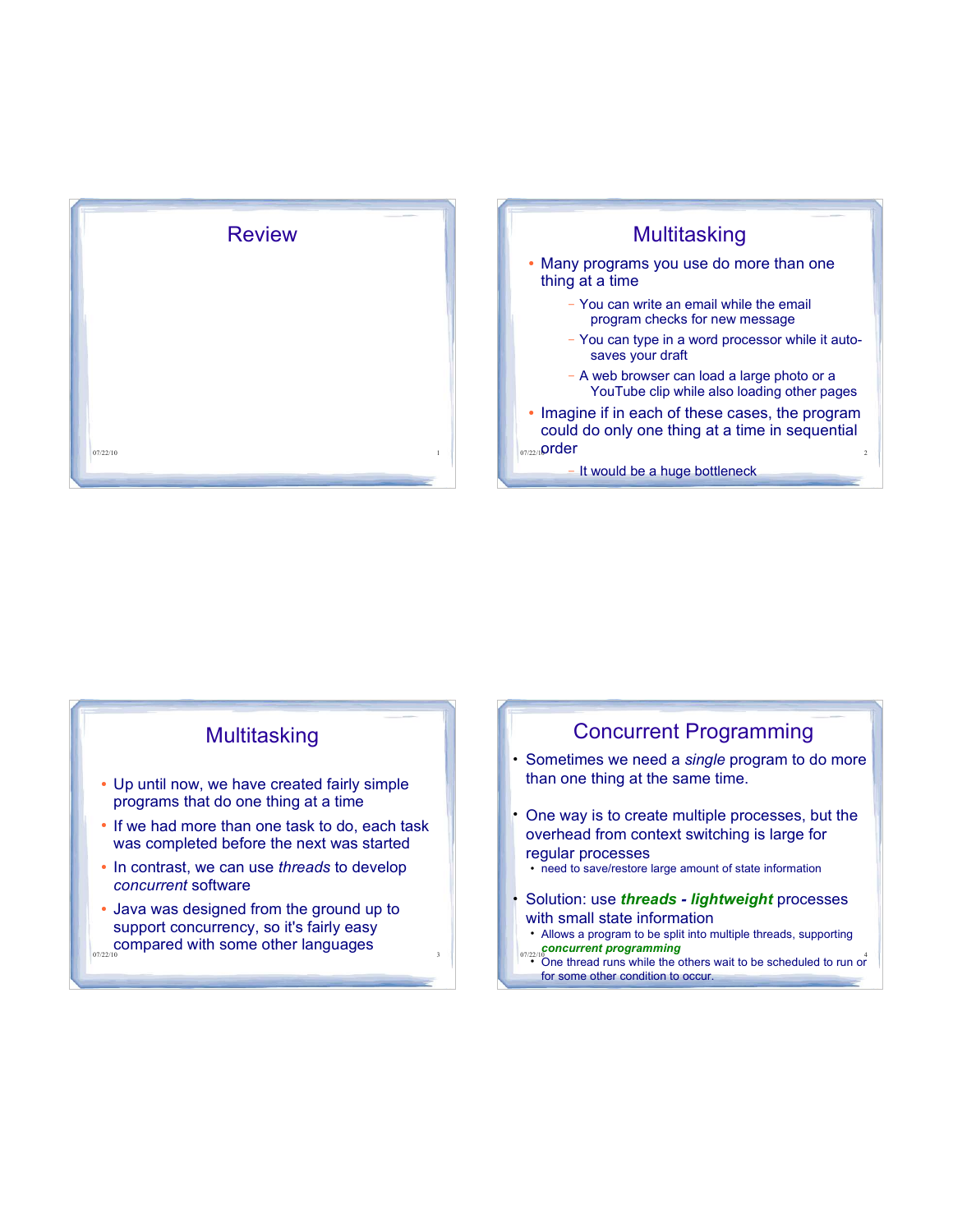### Java Threads

- The JVM supports threads and concurrent programming.
- If a program has more than one thread, a (JVM) scheduler will determine when each thread gets to run.
- There are two types of schedulers:
	- *pre-emptive*: each thread is allowed to run for a maximum amount of time (a time slice) before it is suspended and another thread is allowed to run
	- *non pre-emptive*: once a thread is allowed to run it continues to run until it has completed its task or until it explicitly yields to another thread

The scheduler in *most* JVMs is pre-emptive.

 $_{07/22/10}$ As this is not guaranteed, we must not write code that  $\frac{1}{2}$ assumes a pre-emptive scheduler.

### Java Threads

#### A thread in Java

- is an instance of the Thread class
- has a priority and an optional name
- has a start() method
	- this method puts the thread into the *runnable* state so that it can be selected for execution by the thread scheduler

#### • has a run() method

- the code in this method is executed when the thread runs
- 07/22/10 it is overridden to specify the particular behaviour of the 6 thread

### Thread States

- A thread can be in one of five states:
	- *alive*
		- the thread has been constructed but start() has not been called
	- *runnable*
		- the thread is ready to be scheduled to run
	- *running*
		- the run() method is executing
	- *waiting/blocking*
		- the thread can't run until some event has occurred (e.g., the passing of a certain amount of time)
	- 07/2*ndead*  $\frac{1}{2}$ 
		- the run() method has run to completion

### Thread States

- The diagram below shows the transitions that can occur between these five states.
- For example, a thread can transition from *runnable* to *running,* or vice versa.
- However, a thread cannot transition directly from *runnable* to *dead*.

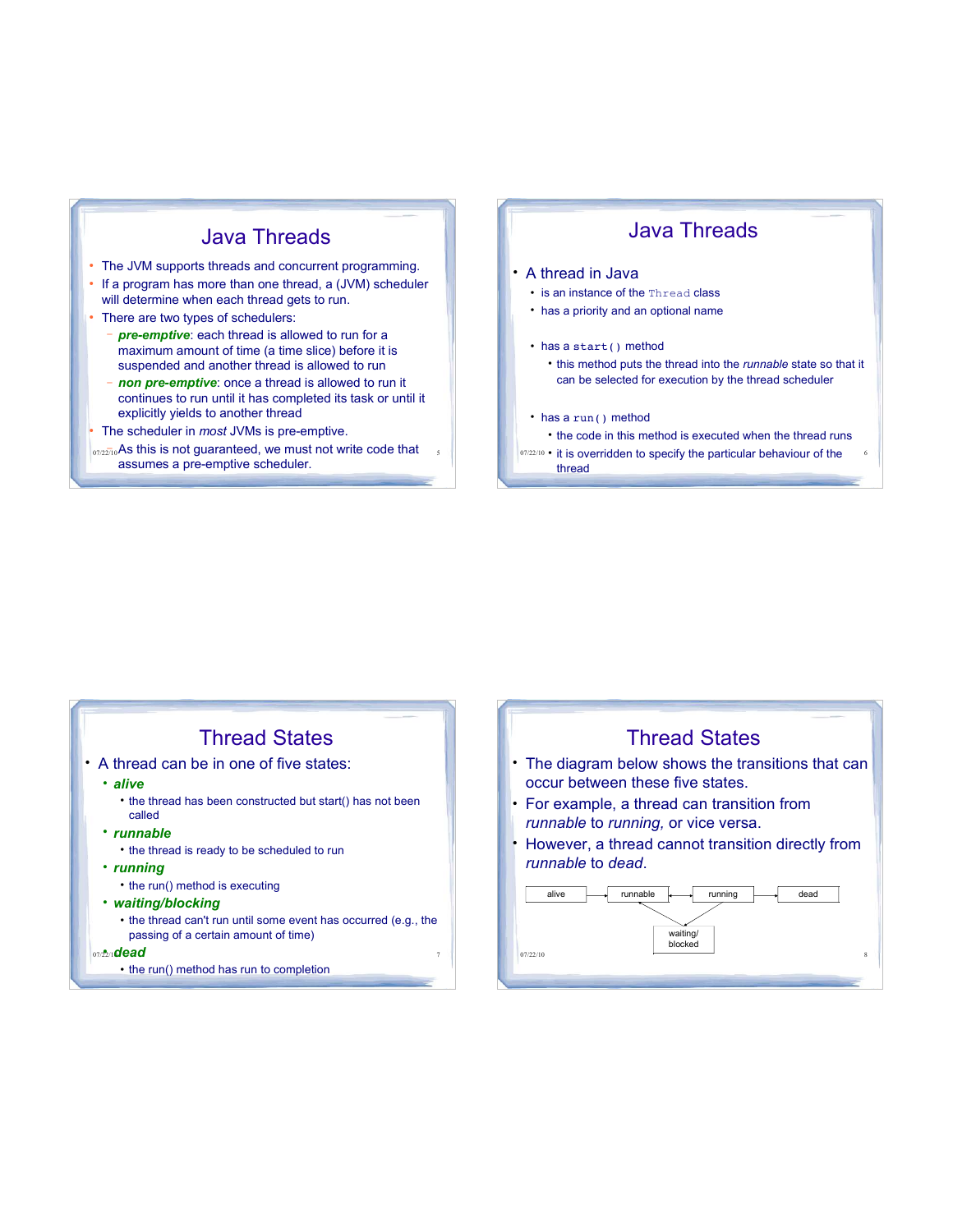

- When a thread dies, its state is still accessible (in other words, the thread object is not destroyed)
- A thread that reaches the dead state cannot be restarted!
	- If you want a thread to run again, just create a new instance of the corresponding class and start it.
- orapplication until all user-threads die or system.exit (?) When the JVM starts, it creates a thread that runs main(). The JVM continues to execute an is called.



| Creating and Using Threads in Java                                    |  |  |
|-----------------------------------------------------------------------|--|--|
| To create and start SumThread:                                        |  |  |
| $SumThread$ t = new SumThread(150);                                   |  |  |
| Thread t will<br>t.start()<br>start running<br>sometime after<br>that |  |  |
| 07/22/10<br>11                                                        |  |  |

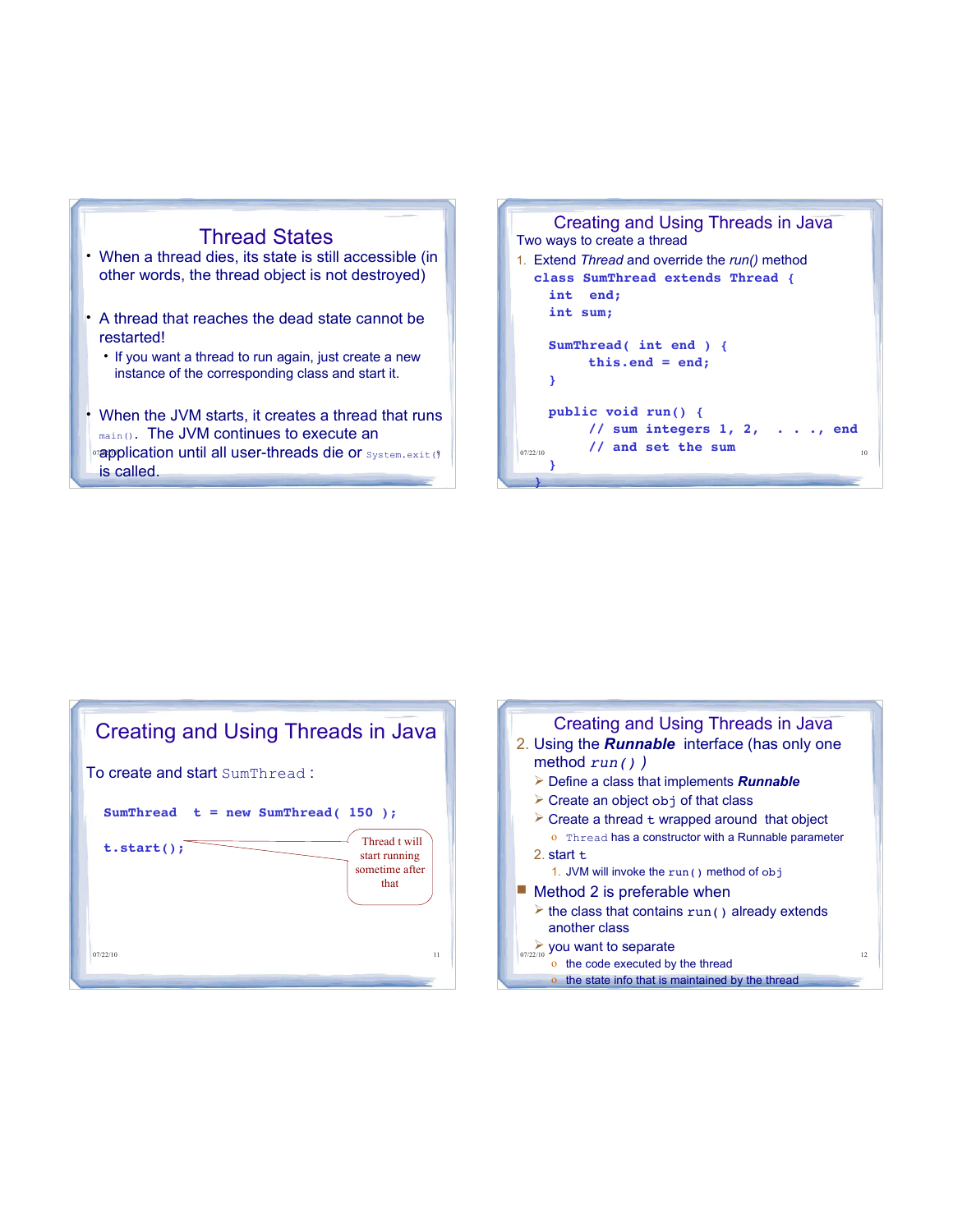





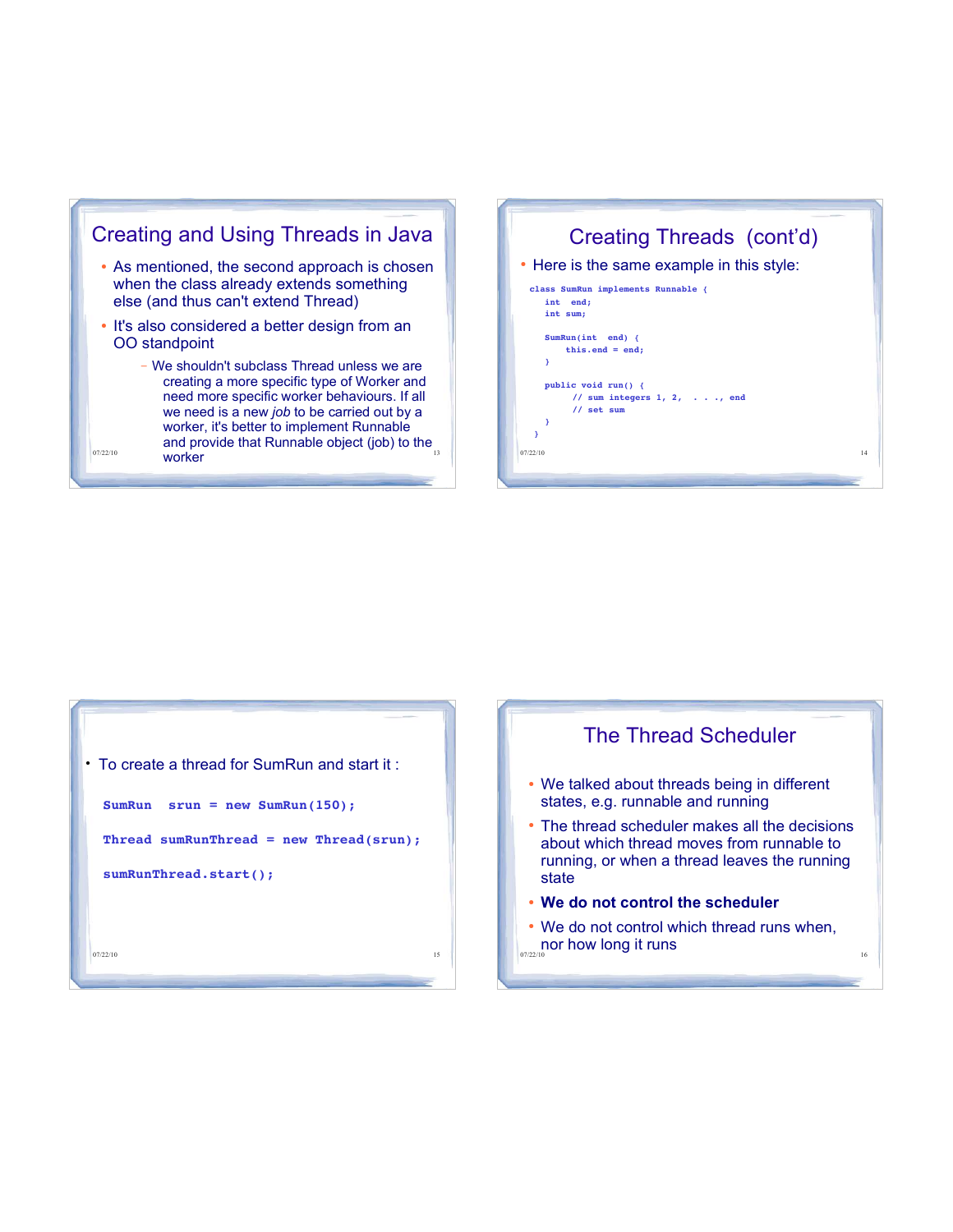



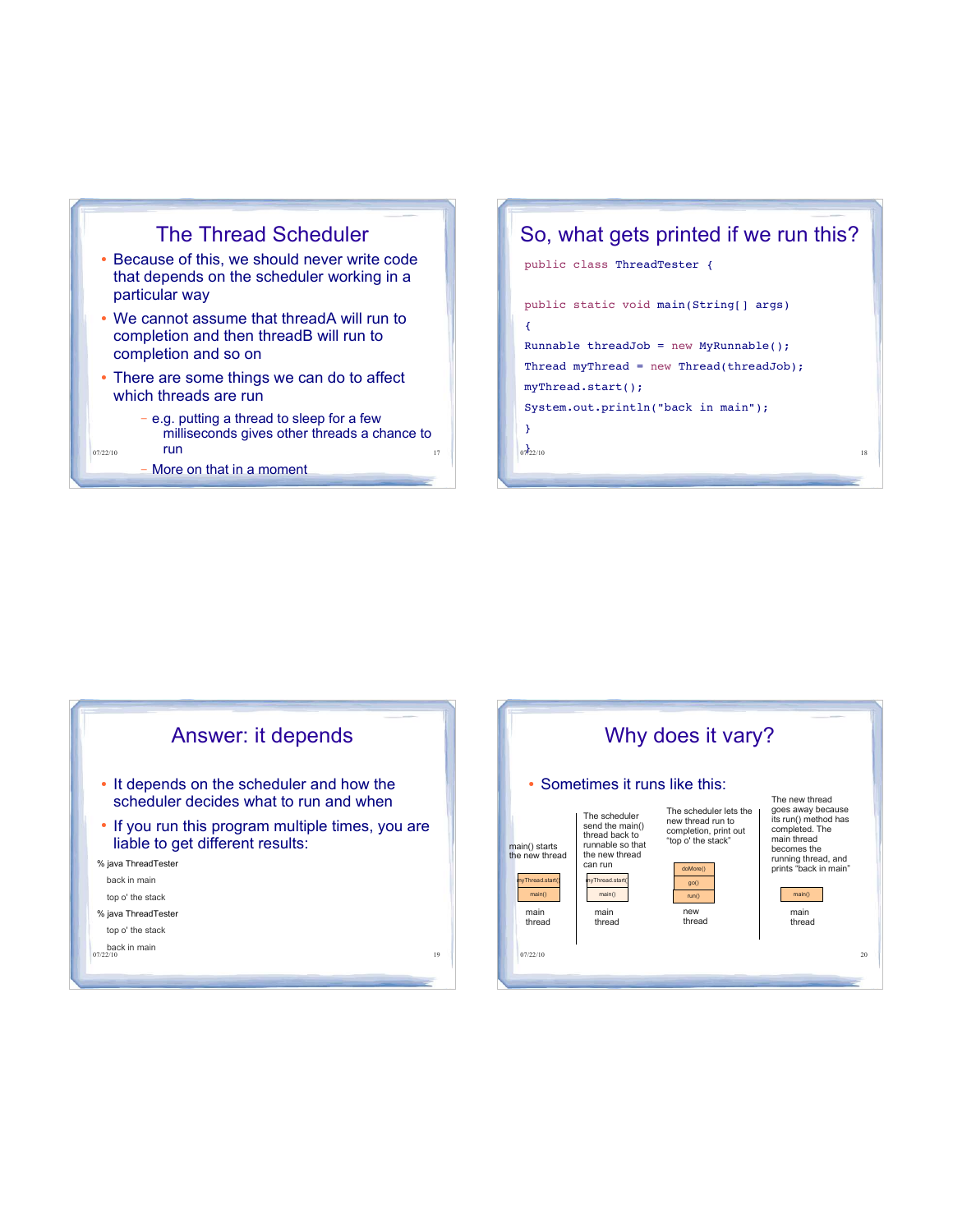



### sleep(), yield() and join() We can have an effect on which thread gets run by calling one of these methods

- sleep() puts the current running thread to sleep for some amount of time (in waiting state, then becomes runnable)
- $-$  yield() puts the current running thread into runnable state)
- $-I$  If running thread t calls join(r) then t will be in waiting/blocked state until r finishes
- Allow other threads to compete for running state
- $\overset{\scriptscriptstyle{07}{\prime22}{\prime0}}{\cdot}$  We can also assign priorities to threads (0-10) $^2$

### Sharing Resources

- Many threads may need to access the same resource (object, file, memory, etc.). Such cases must be handled carefully.
- In the following (very contrived) example, we'll create a single bank account with an initial balance of \$0 that will be shared by three threads.
- Each thread will deposit \$100 to the account.
- will not have a deposit of \$300 by the time the  $24$  We'll see that, unless we're careful, the account three threads have finished running...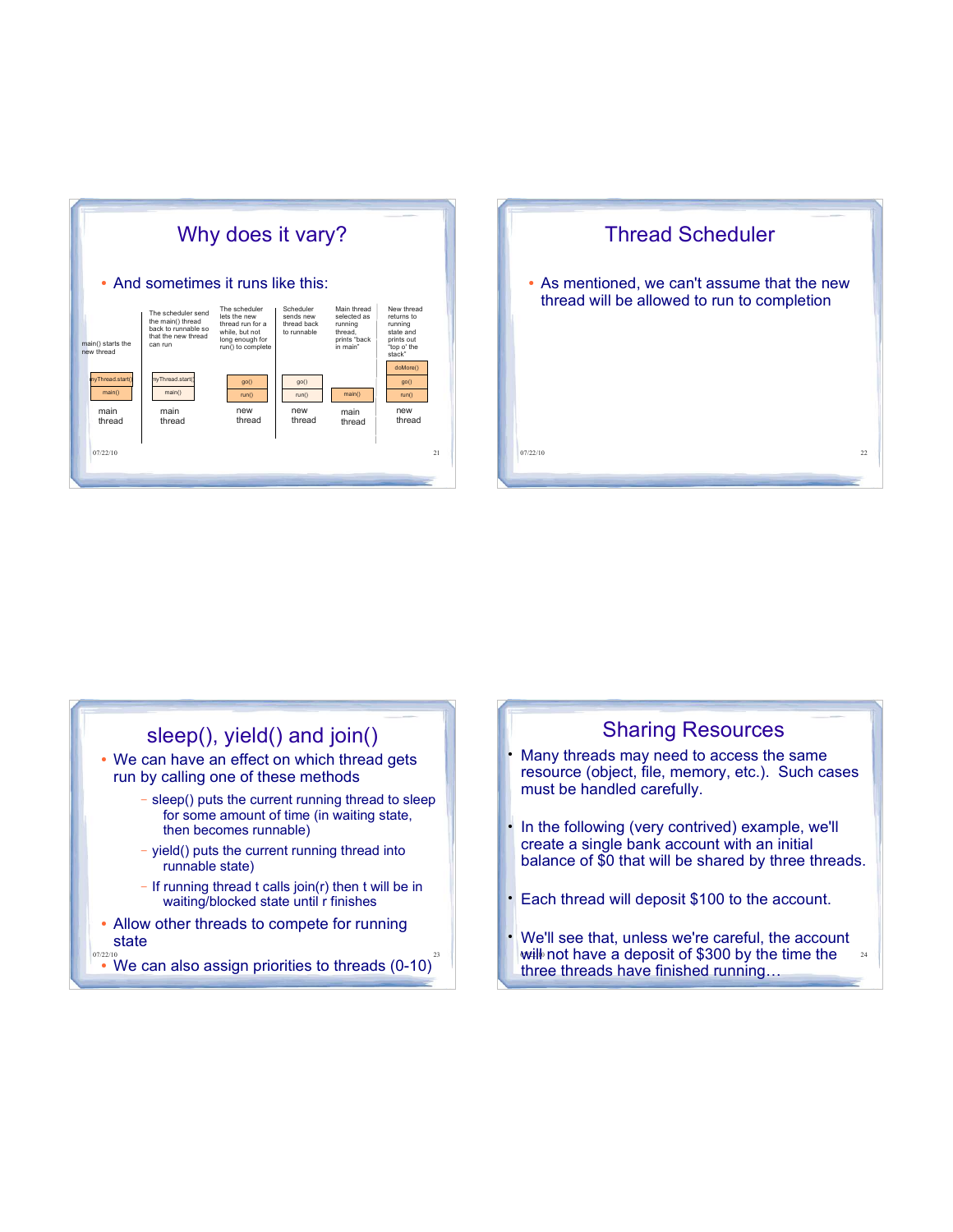



#### <sup>07/22/10</sup> <sup>resource</sup> (a single account) and call start( $\frac{1}{2}$ , on each of them. After they have completed, we **public static void** main(String[] args) { UnsyncAccount acc = **new** UnsyncAccount(); Thread th1 = **new** UnsyncDeposit(acc); Thread th2 = **new** UnsyncDeposit(acc); Thread th3 = **new** UnsyncDeposit(acc); th1.start(); th2.start(); th3.start(); **try** { th1.join(); th2.join(); th3.join(); } **catch** (InterruptedException e){} System.*out*.println("Account balance is: " + acc.getBalance()); We create three threads with a shared  $07/22/10$ } Example: A simple shared account ... print out the current balance of the account.

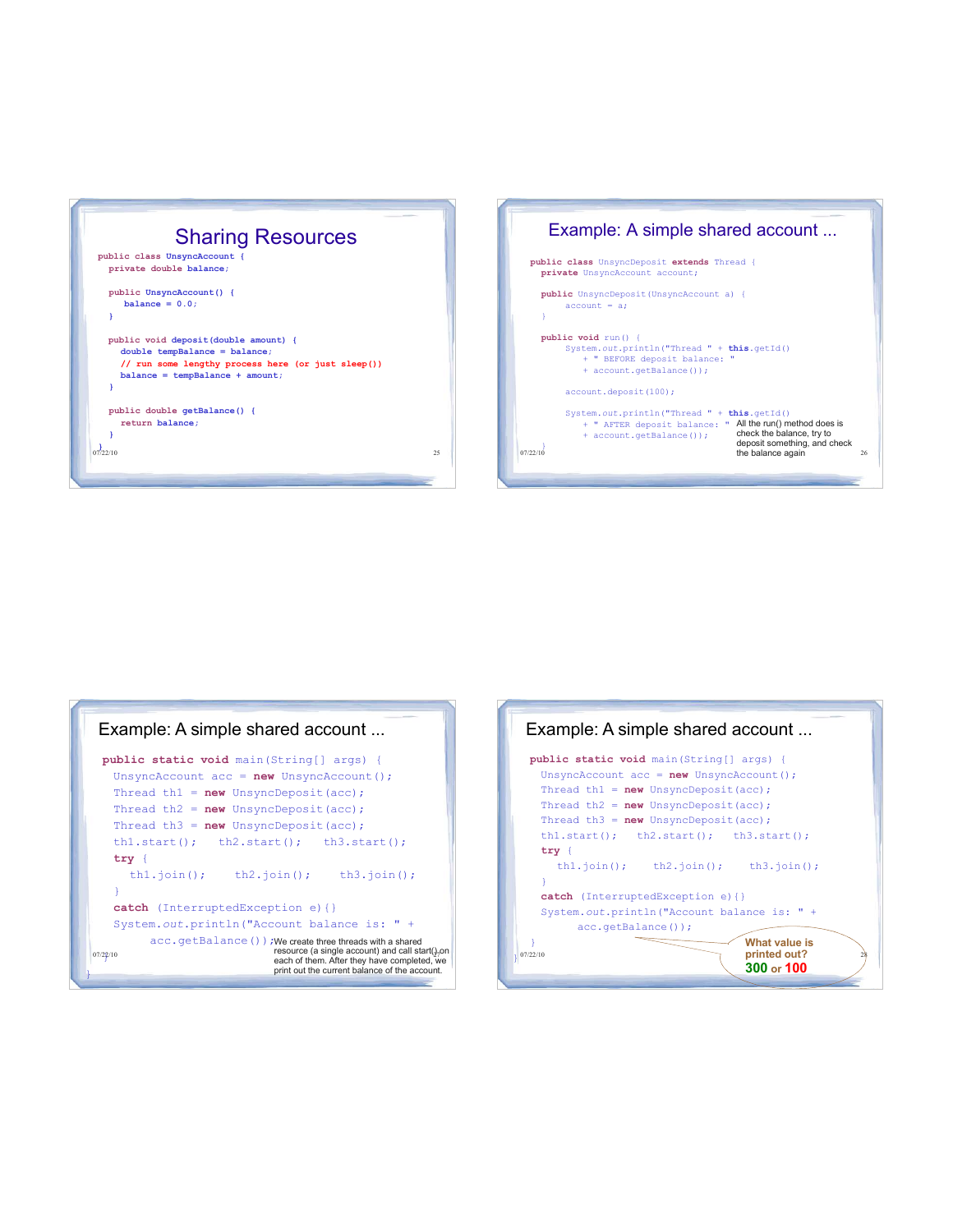### Shared resources

#### As you may have guessed by now, it depends

**public void deposit(double amount) {**

 **double tempBalance = balance;**

**// run some lengthy process here (or just sleep()) balance = tempBalance + amount;**

**}**

- (Again, this is a very contrived example, but illustrates something important)
- We set tempBalance to the current balance, say 0
- Then the scheduler selects some other thread to be running. In that thread, 100 more dollars is deposited.
- When this current thread gets back to the running state, it sets balance equal to tempBalance (still 0) and adds 100
- $\frac{07/22/18}{5}$  owe could get a balance of 100 when it should have been  $^{-29}$ 200

### Race Condition & Critical Sections

- In the previous example, the outcome depends on the way that the threads are scheduled to run. This is called a *race condition*.
- To get correct results we need to ensure that the code that updates the account is executed by at most one thread at a time.
- Any code segment that must be run by only one thread at a time is called a *critical section.*
- Any code segment that updates a resource that can be shared by multiple threads is a critical section.
- 072**system that a section can be executed by only one** 30 Java provides *lock objects* that can be used to tell the thread at a time.

### Lock Objects

- A lock object implements the Lock interface which is defined in the java.util.concurrent.locks package The **Lock** interface includes methods
	- $\text{lock}($ ) if lock is available, it is acquired, otherwise wait - unlock() - releases the lock
- The same package has a number of classes implementing Lock.
- one *mutex locks* **and** *mutex* **locks b**  The most common is the **ReentrantLock** class which provides *mutually exclusive* or
	- only one thread can hold a given lock at a time

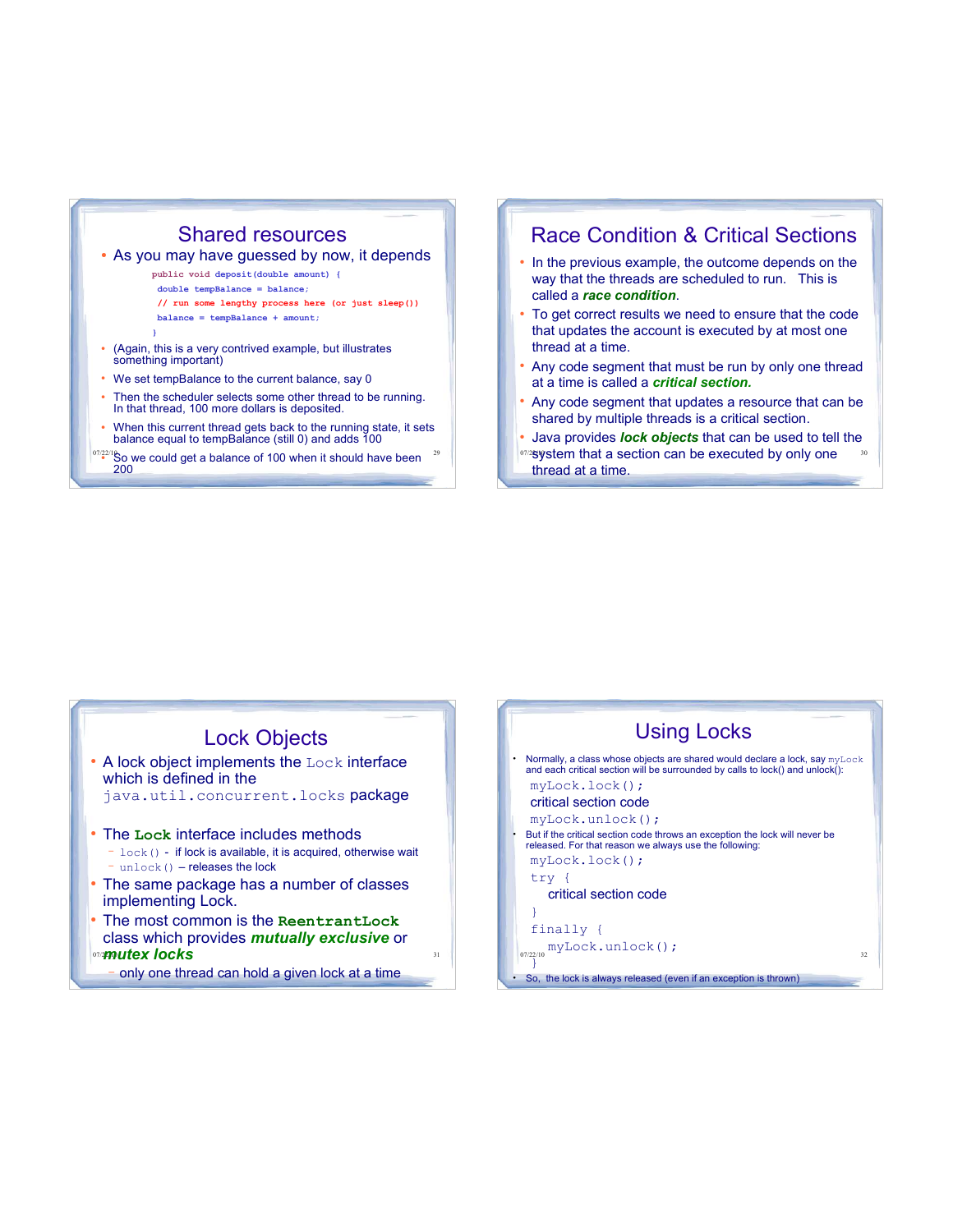



| Example (cont'd)                                                                                                                                                                                                                                                                                                                                                        |  |  |
|-------------------------------------------------------------------------------------------------------------------------------------------------------------------------------------------------------------------------------------------------------------------------------------------------------------------------------------------------------------------------|--|--|
| public class SyncDeposit extends Thread{<br>private SyncAccount account;                                                                                                                                                                                                                                                                                                |  |  |
| <b>public</b> SyncDeposit (SyncAccount a) {<br>$account = a$                                                                                                                                                                                                                                                                                                            |  |  |
| public void run() {<br>System.out.println("Thread " + this.getId()<br>+ " BEFORE deposit balance: "<br>+ account.getBalance());<br>account.deposit(100);<br>System.out.println("Thread " + this.getId()<br>+ " AFTER deposit balance:<br>+ account.getBalance());<br>Again, we check the balance, add<br>100 dollars, and check the<br>balance again.<br>35<br>07/22/10 |  |  |

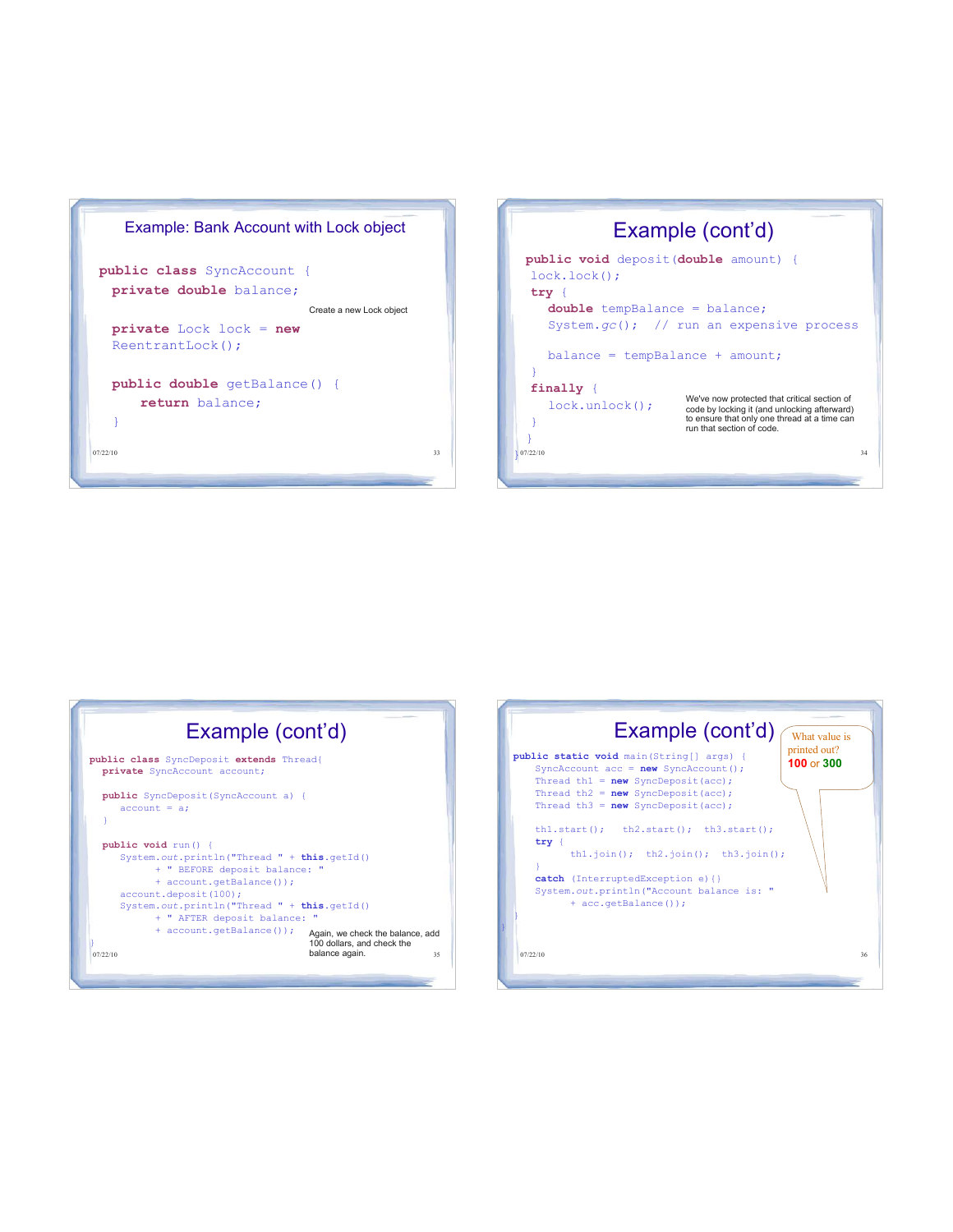

### Synchronized Methods of Old Versions of Java

- Older versions of Java (prior to 1.5)do not have lock objects.
- Instead, every object has a lock that behaves like a ReentrantLock.
- If the lock is available, it is acquired when a synchronized method is called.
- A *synchronized method* is declared as public **synchronized** void push(Object item)  $\vert \vert$

// code for the method goes here

 $\|$  }

07/22/10 38 and is synchronized on the lock of its implicit argument (**this**)





07/22/10 39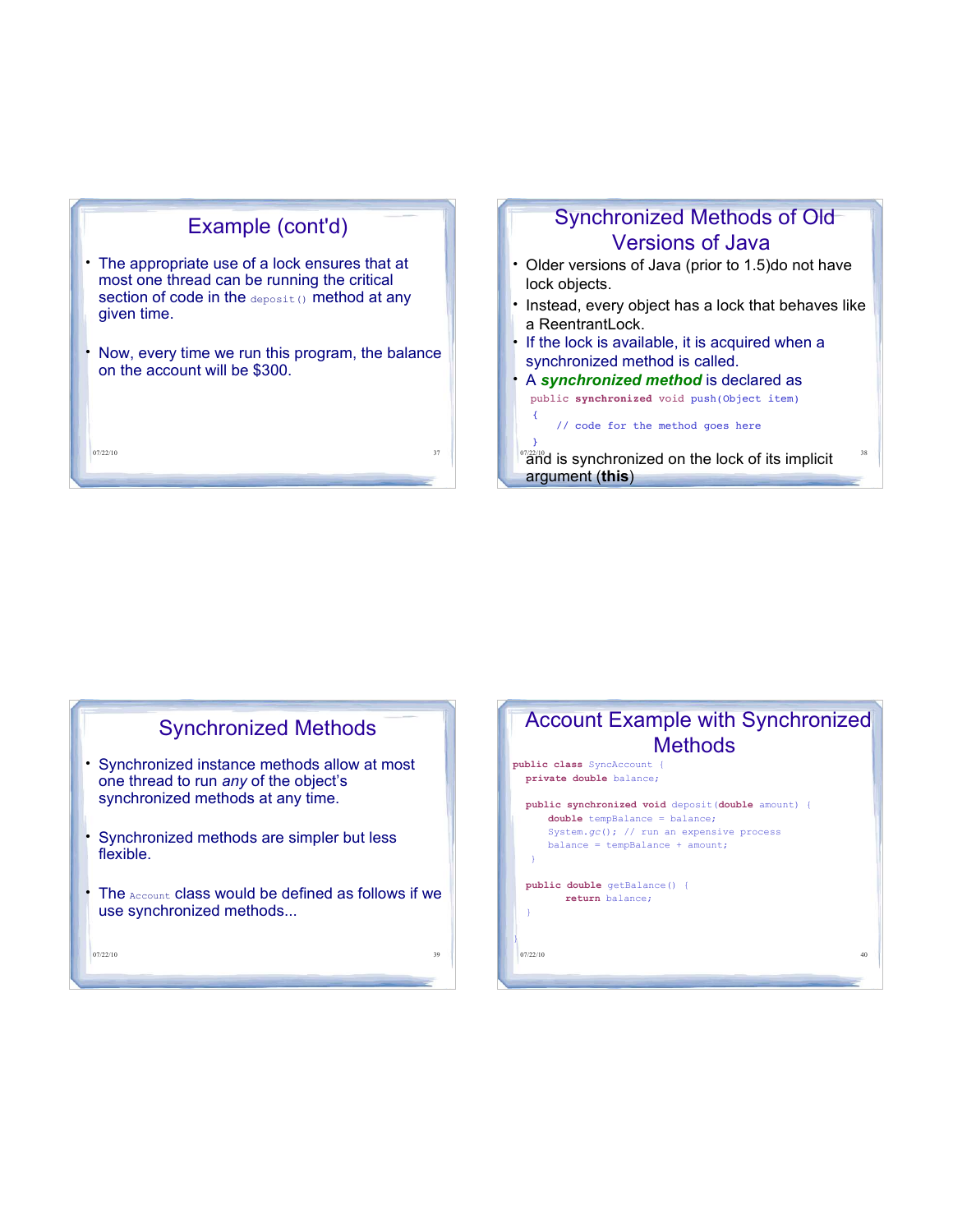

public void withdraw(double amount)



Our BankAccount class has a lock because its methods access a secuted its member access a the withdraw method, we acquire the lock.

We put in a while loop to wait until the balance is sufficient to allow the withdrawal.

But how do we wait? If we put the thread to sleep, the lock will not be released and no threads will be able to call deposit because they will be unable to get the lock. We will be in a **deadlock** situation.

### Synchronization Using Conditions

- To resolve this problem we should use *condition objects*
- A condition object allows a thread to release a lock temporarily, so another thread can get that lock and run
- Each condition object belongs to a lock object and is created as follows:

<sup>07/22/10</sup><br>lock.newCondition(); Condition myCondition =

#### Synchronization Using Conditions • A condition object implements the condition interface that includes: •  $await()$

- the current thread releases the associated lock
- the current thread moves to the *wait/blocked* state until another thread calls signal() or signalAll() on this condition

#### signal() or signalAll()

- causes one or all of the threads that are blocked waiting on the condition to move to the *runnable* state
- these threads will compete to get the lock again
- one of them will get the lock and continue to run

07/22/10 43

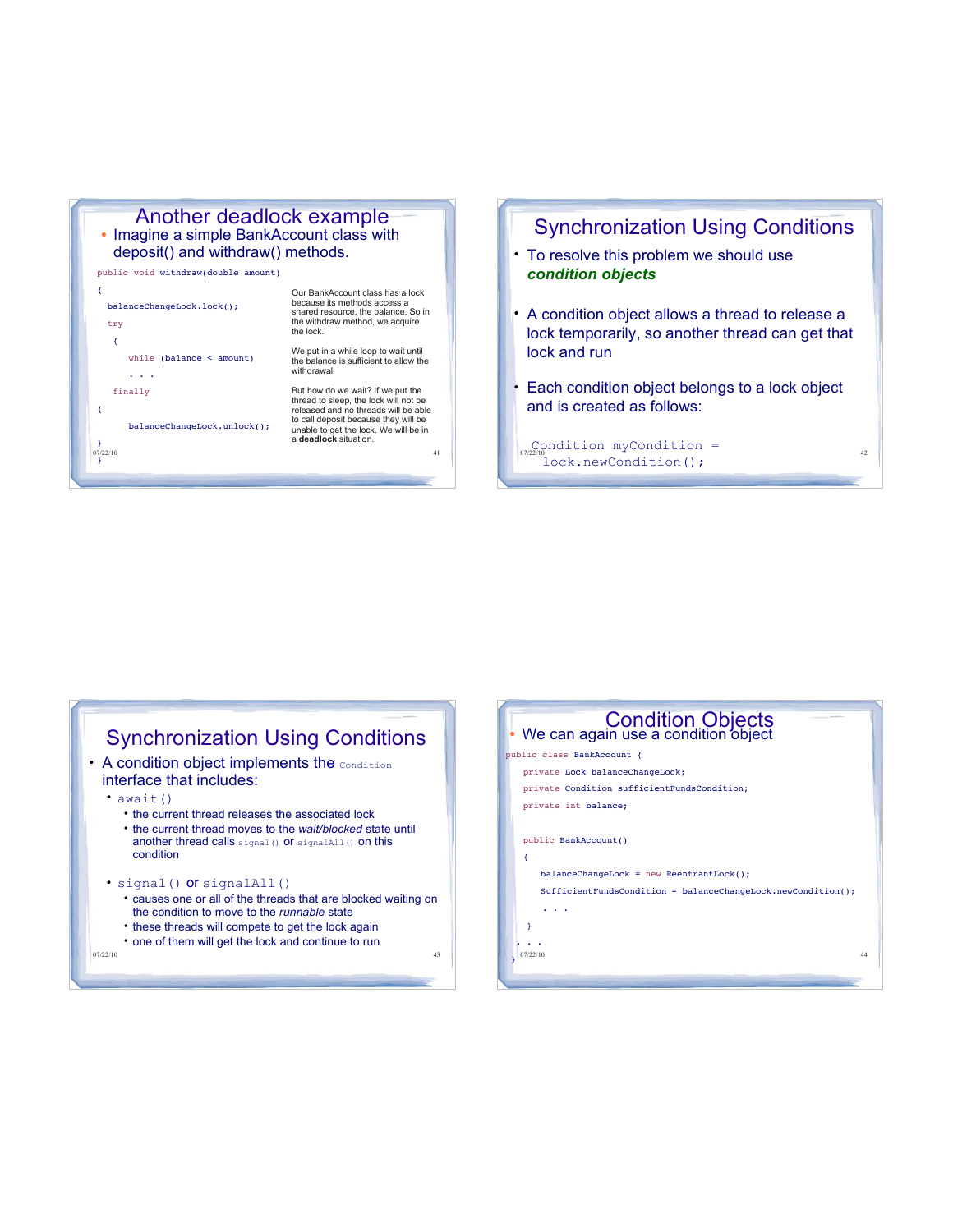| <b>Condition Objects</b>                                      |    |
|---------------------------------------------------------------|----|
| ₹                                                             |    |
| balanceChangeLock.lock();                                     |    |
| tryf                                                          |    |
| while (balance < amount) $sufficientFundsCondition.await()$ ; |    |
|                                                               |    |
| ١                                                             |    |
| catch (InterruptedException ex) {}                            |    |
|                                                               |    |
| finally                                                       |    |
| ₹                                                             |    |
| balanceChangeLock.unlock();                                   |    |
| γ                                                             |    |
| 07/22/10                                                      | 45 |

| public void withdraw(double amount) Objects                                                              |                                                                                                                                                                             |  |
|----------------------------------------------------------------------------------------------------------|-----------------------------------------------------------------------------------------------------------------------------------------------------------------------------|--|
| balanceChangeLock.lock();<br>tryf<br>while (balance $\leq$ amount) sufficient Funds Condition. await (); |                                                                                                                                                                             |  |
| γ<br>catch (InterruptedException ex) {}                                                                  | When the balance is not sufficient, this<br>thread temporarily releases its lock and<br>goes into a <b>blocked</b> state. It waits for the<br>balance to become sufficient. |  |
| finally<br>balanceChangeLock.unlock();                                                                   | It will know when the balance is sufficient<br>because a signal will be sent to all<br>threads currently being blocked as they<br>await this condition.                     |  |
| 07/22/10                                                                                                 | In this case, that signal will be sent from<br>the deposit method.<br>46                                                                                                    |  |

| public void withdraw(double amount) Objects                         |                                                                                                                                                                            |  |
|---------------------------------------------------------------------|----------------------------------------------------------------------------------------------------------------------------------------------------------------------------|--|
| ₹                                                                   |                                                                                                                                                                            |  |
| balanceChangeLock.lock();                                           |                                                                                                                                                                            |  |
| tryf                                                                |                                                                                                                                                                            |  |
| while (balance $\leq$ amount) sufficient Funds Condition. await (); |                                                                                                                                                                            |  |
|                                                                     |                                                                                                                                                                            |  |
|                                                                     | It's important that the await() call is in a                                                                                                                               |  |
| catch (InterruptedException ex) {}                                  | while loop. It is critical that when the<br>thread is selected to run again that it test<br>(balance < amount) rather than just<br>continuing on with the next statements. |  |
| finally                                                             |                                                                                                                                                                            |  |
|                                                                     |                                                                                                                                                                            |  |
| balanceChangeLock.unlock();                                         |                                                                                                                                                                            |  |
| γ                                                                   |                                                                                                                                                                            |  |
| 07/22/10                                                            | 47                                                                                                                                                                         |  |
|                                                                     |                                                                                                                                                                            |  |

| <b>Condition Objects</b><br>public void deposit(double amount)                 |                                                                                                                                                                                                                                            |
|--------------------------------------------------------------------------------|--------------------------------------------------------------------------------------------------------------------------------------------------------------------------------------------------------------------------------------------|
| ₹<br>balanceChangeLock.lock();<br>try<br>sufficientFundsCondition.signalAll(); | A thread calling this method gets the<br>lock, updates the balance, and<br>notifies waiting threads that<br>sufficient funds may be available<br>now. Those threads become<br>unblocked and can again compete<br>to enter a running state. |
| γ<br>finally $\{$<br>balanceChangeLock.unlock();<br>γ<br>07/22/10              | 48                                                                                                                                                                                                                                         |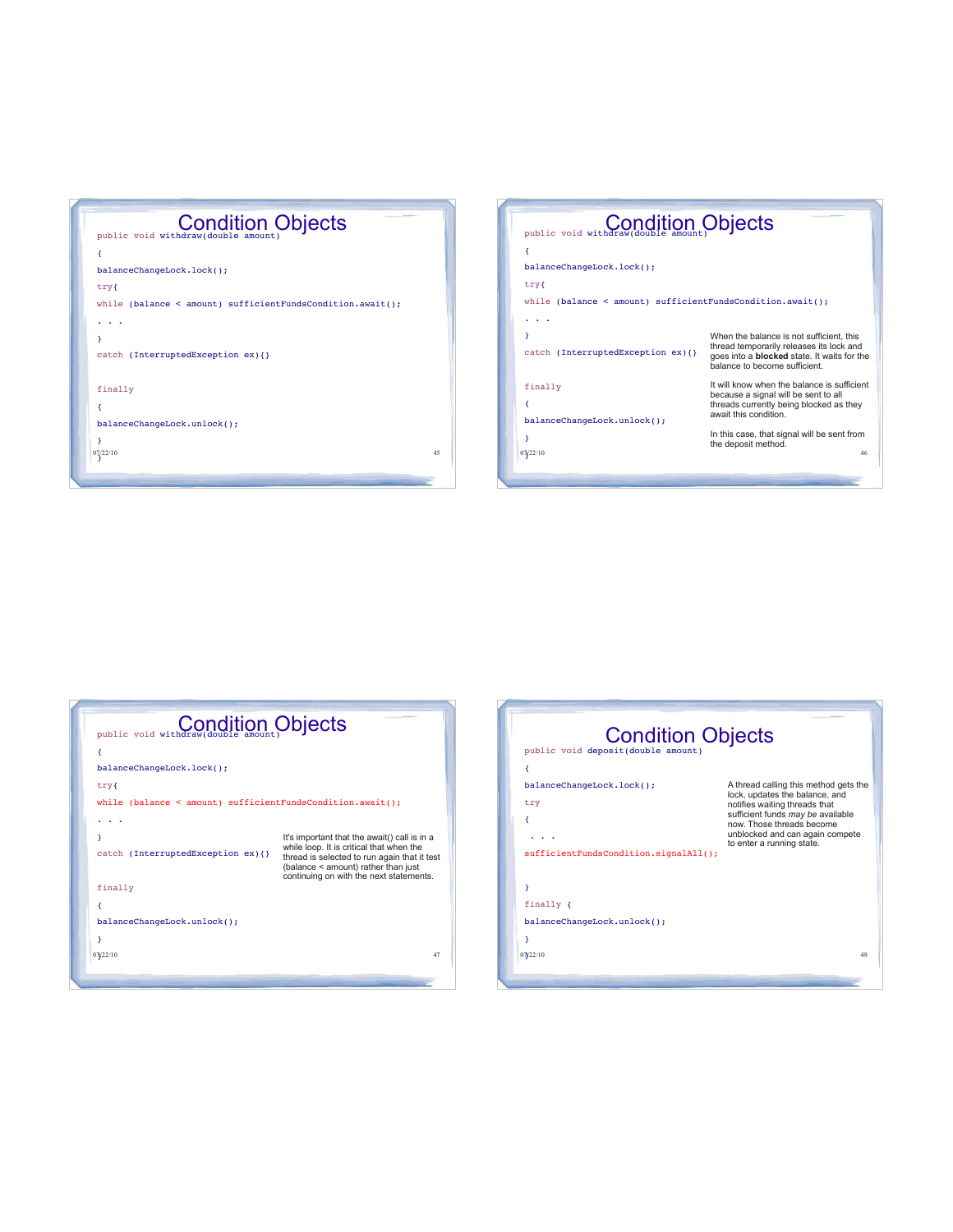

### **Conclusion**

- We've discussed how to build programs with multiple threads.
- To synchronize threads we can use Java's primitives:
	- lock objects
	- condition objects

 $07/22/10$  50

### Streams and Persistent Objects

#### **Reading:**

- $2<sup>nd</sup> Ed: 16.1-16.3, 16.5$
- 3rd Ed: 11.1, 19.1, 19.4

http://java.sun.com/docs/books/tutorial/essential/io/streams.html

07/22/10 51

## Learning Objectives

- describe stream abstraction used in Java for byte and character input/output
- write programs that use streams to read and write data
- incorporate data persistence in a program using Java's serialization mechanism

 $07/22/10$  52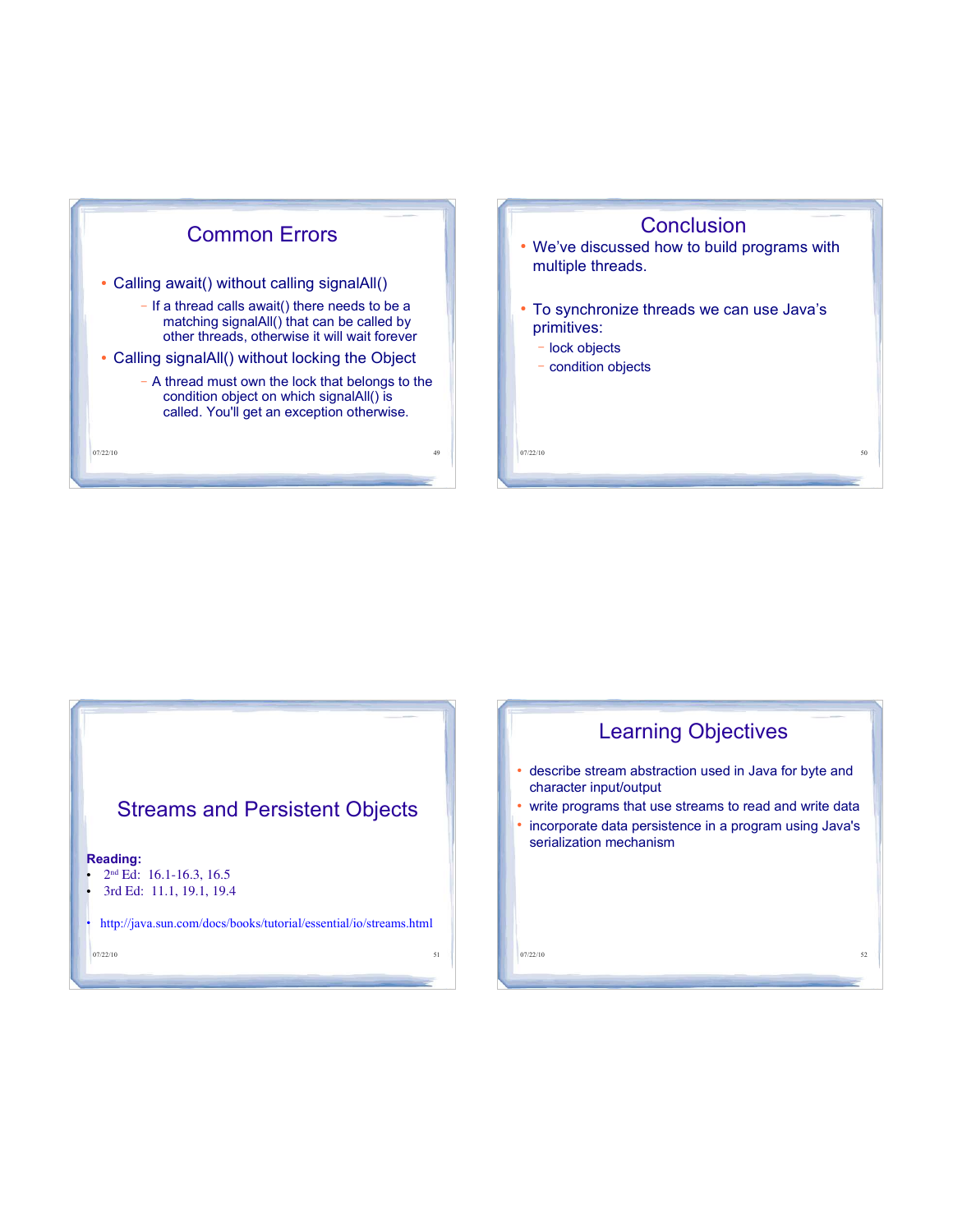

- We know how to read input from the "standard input stream", and to write output to the "standard output stream":
- How do we read text that is input by the user? Scanner in = new Scanner(System.in); String line = in.nextLine();
- How do we output text for the user? System.out.println(line);
- $07/22/10$  53 What if we want to read text from a file, and write text to a  $_{07/22/10}$





| <b>Reading Text Example</b>                                                                                               |                                                                               |  |
|---------------------------------------------------------------------------------------------------------------------------|-------------------------------------------------------------------------------|--|
| $try \f$                                                                                                                  |                                                                               |  |
| Scanner in = $new$ Scanner ( $new$ FileReader ("C:\\Documents<br>and Settings\\Gabriel Murray\\My Documents\\quiz.txt")); |                                                                               |  |
| while (in.hasNextLine())                                                                                                  |                                                                               |  |
|                                                                                                                           |                                                                               |  |
| System.out.println(in.nextLine());                                                                                        |                                                                               |  |
| ł                                                                                                                         | The file quiz.txt contains questions                                          |  |
| in.close()                                                                                                                | and answers for a pub quiz. The first<br>line contains a question, the second |  |
|                                                                                                                           | line its answer, and so on.                                                   |  |
| catch (Exception ex)                                                                                                      | Note the double slash, since \ has                                            |  |
|                                                                                                                           | special meaning.                                                              |  |
| ex.printStackTrace();                                                                                                     |                                                                               |  |
| 07/22/10                                                                                                                  | 56                                                                            |  |
|                                                                                                                           |                                                                               |  |
|                                                                                                                           |                                                                               |  |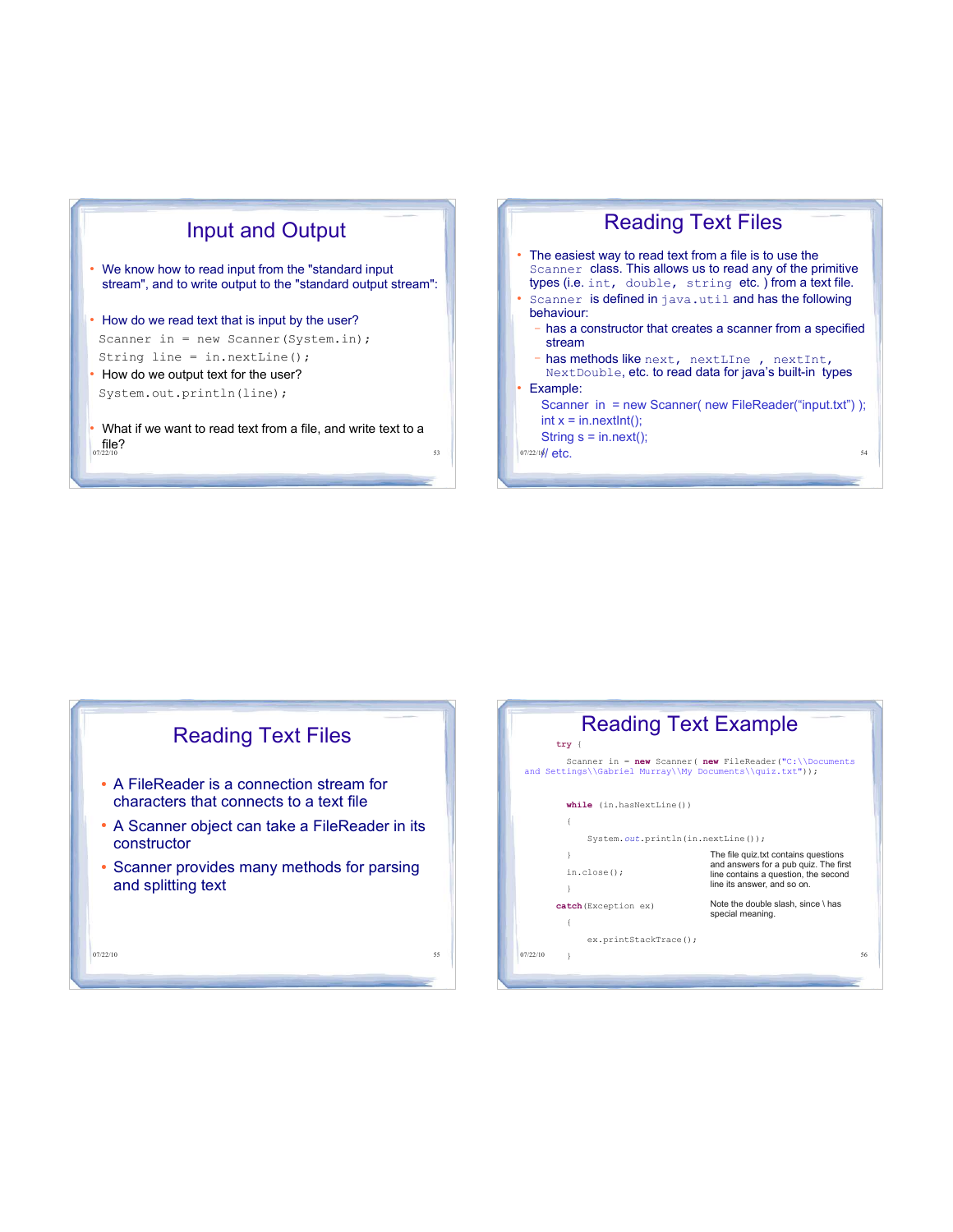

| <b>Reading Text Example</b><br>$try \f$                                                                                   |                                                     |  |  |
|---------------------------------------------------------------------------------------------------------------------------|-----------------------------------------------------|--|--|
| Scanner in = $new$ Scanner ( $new$ FileReader ("C:\\Documents<br>and Settings\\Gabriel Murray\\My Documents\\quiz.txt")); |                                                     |  |  |
| while (in.hasNextLine())                                                                                                  |                                                     |  |  |
|                                                                                                                           |                                                     |  |  |
| System.out.println(in.nextLine());                                                                                        |                                                     |  |  |
|                                                                                                                           |                                                     |  |  |
| in.close()                                                                                                                |                                                     |  |  |
|                                                                                                                           |                                                     |  |  |
| catch (Exception ex)                                                                                                      |                                                     |  |  |
|                                                                                                                           | If the file doesn't exist, we can get a             |  |  |
| ex.printStackTrace();                                                                                                     | FileNotFoundException. So we have<br>to catch that. |  |  |
| 07/22/10<br>ı                                                                                                             | 58                                                  |  |  |
|                                                                                                                           |                                                     |  |  |
|                                                                                                                           |                                                     |  |  |



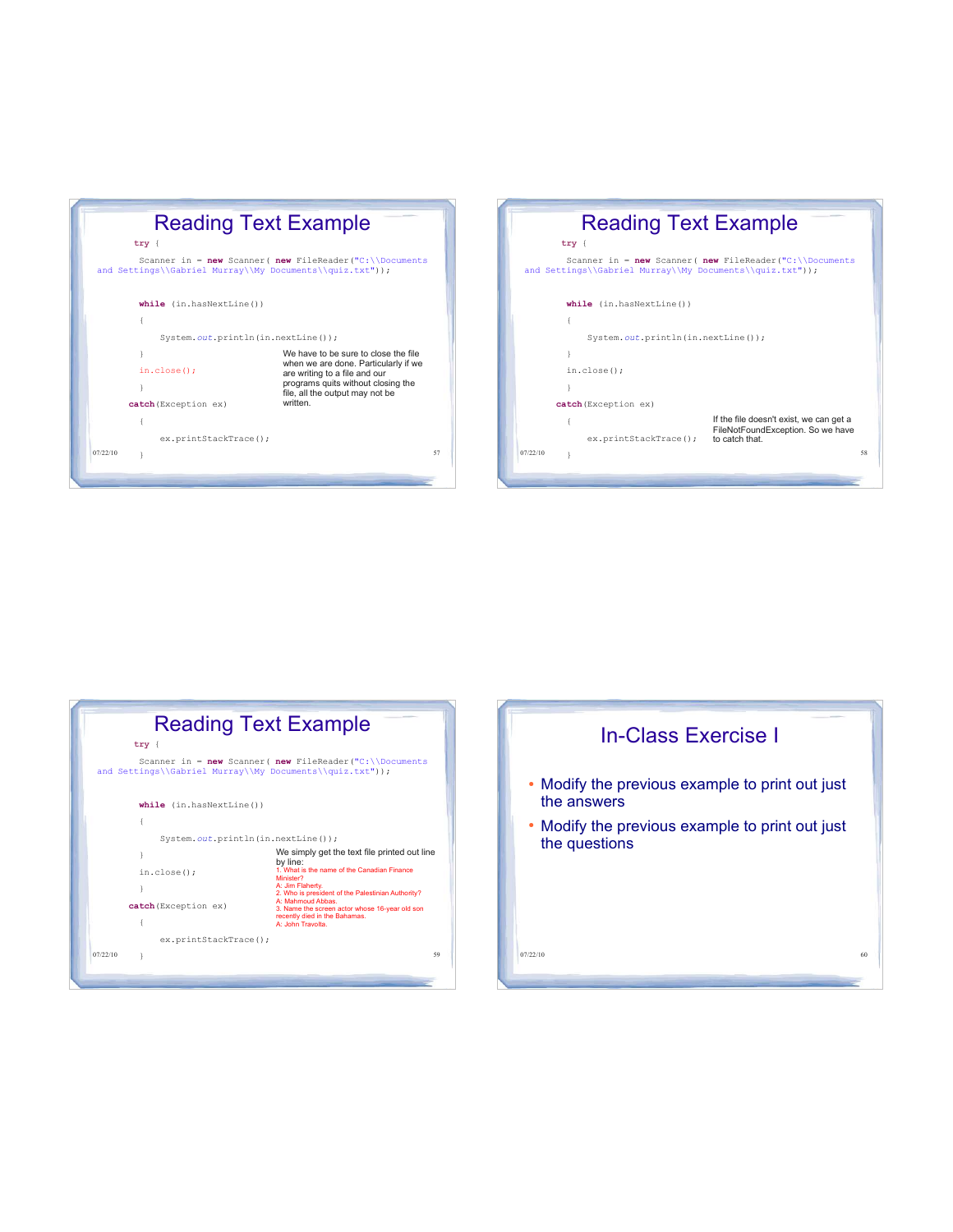



 $\frac{1}{2}07/22/10$  htStream ò System.out is also a stream, it's an instance of

#### What are streams? Most programs exchange data either with other programs, or with devices, or both e.g., the *myUBC* portal must load information about who you are when you login (likely from a database) e.g., your web browser remembers recently visited sites, cookies, etc. on the local file system e.g., if you google a term, you are sending data to a web server somewhere in the world and it is returning data to your web browser

- We use *streams* to abstract the concept of data flowing from one program/device to another
- Each stream has a *source* (from which data flows) and a *sink* (into which data flows)



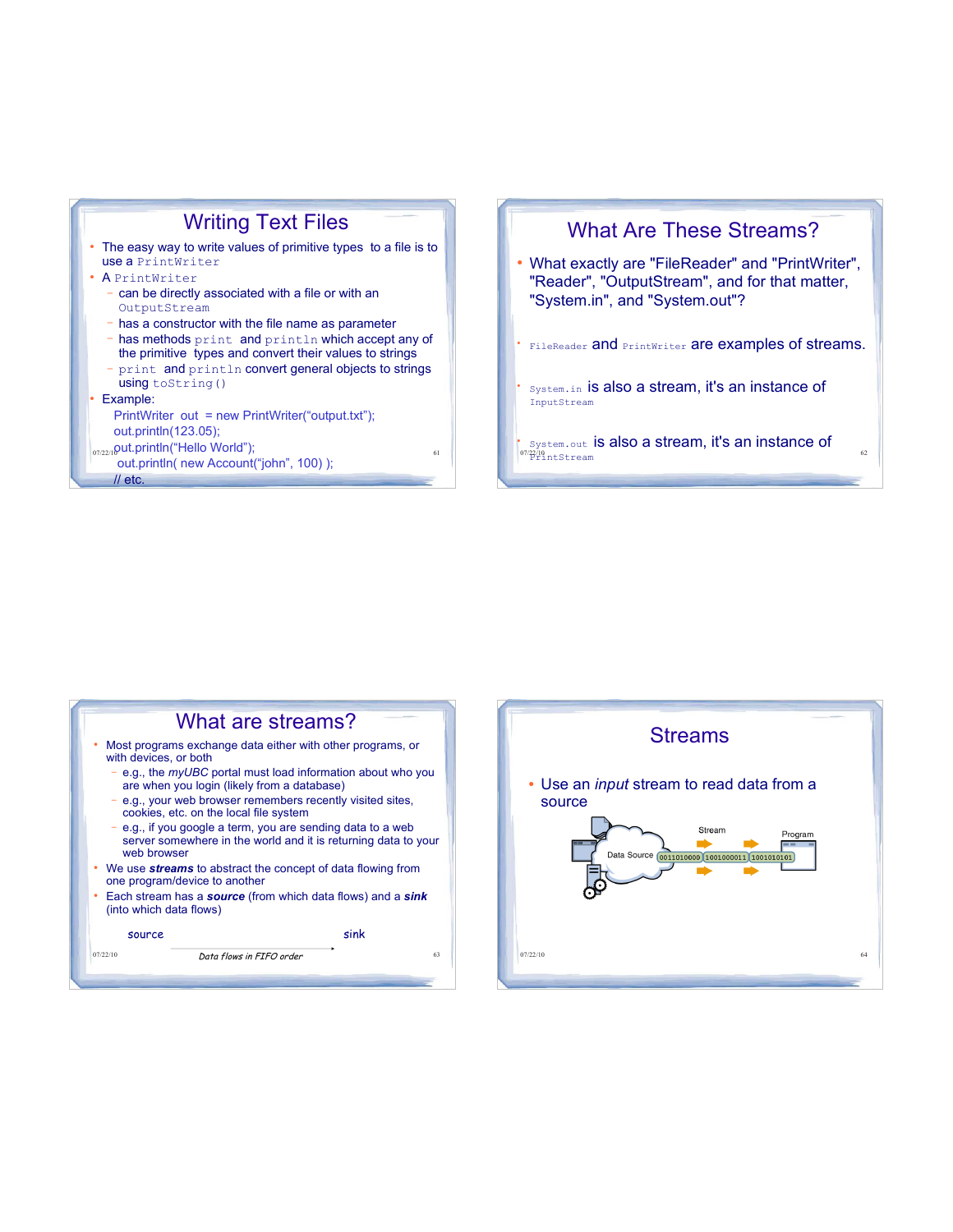



### Java Stream Types Java provides many stream classes (in the

- java.io package) to support I/O from devices with different characteristics
	- These stream classes are all used in basically the same way (it does not matter if the streams goes to a file, another computer, or somewhere else).
	- Two basic categories:
		- *1.Character* streams, which are used to communicate (16-bit) characters in a platform independent way
- 07/22/10 read/write binary data (images, sound), manipulate raw files, *2.Byte* streams, which are a sequence of (8-bit) bytes used to and for object serialization

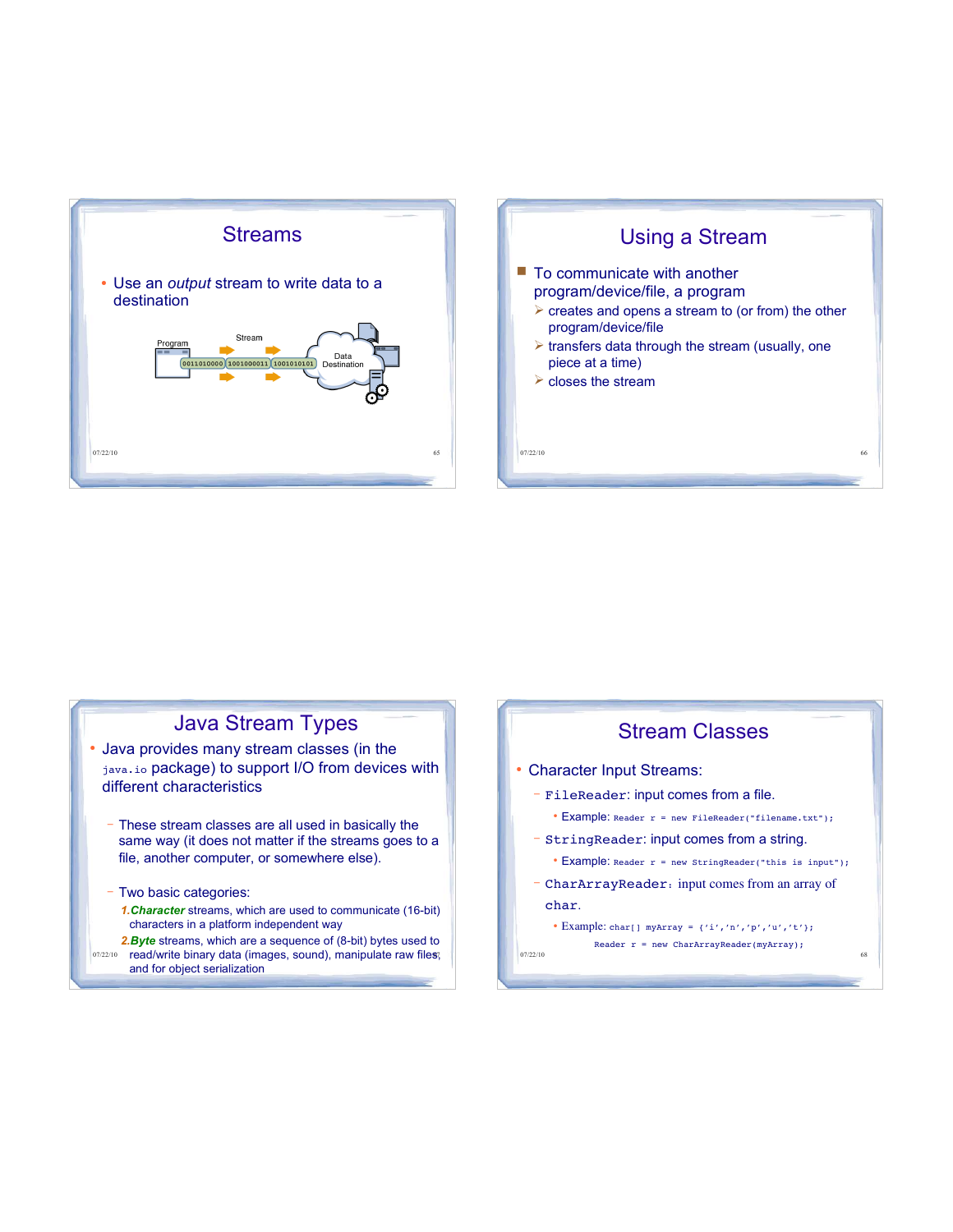

methods Byte Input and Output Streams: same names, using

InputStream and OutputStream instead of Reader and Writer

• For more detail, see appendix at the end of these

07/22/10 69

lecture notes



| file:                     | <b>Source/Sink Streams</b>                                   | Streams are associated with a source/sink, i.e. a device like a               |    |
|---------------------------|--------------------------------------------------------------|-------------------------------------------------------------------------------|----|
| <b>Source/sink</b>        | <b>Char Streams</b>                                          | <b>Byte Streams</b>                                                           |    |
| File                      | <b>FileReader</b><br><b>FileWriter</b><br><b>PrintWriter</b> | FileInputStream<br>FileOutputStream<br><b>PrintStream</b>                     |    |
| <b>Memory</b><br>07/22/10 | <b>StringReader</b><br><b>StringWriter</b>                   | CharArrayReader ByteArrayInputStream<br>CharArrayWriter ByteArrayOutputStream | 71 |
|                           |                                                              |                                                                               |    |

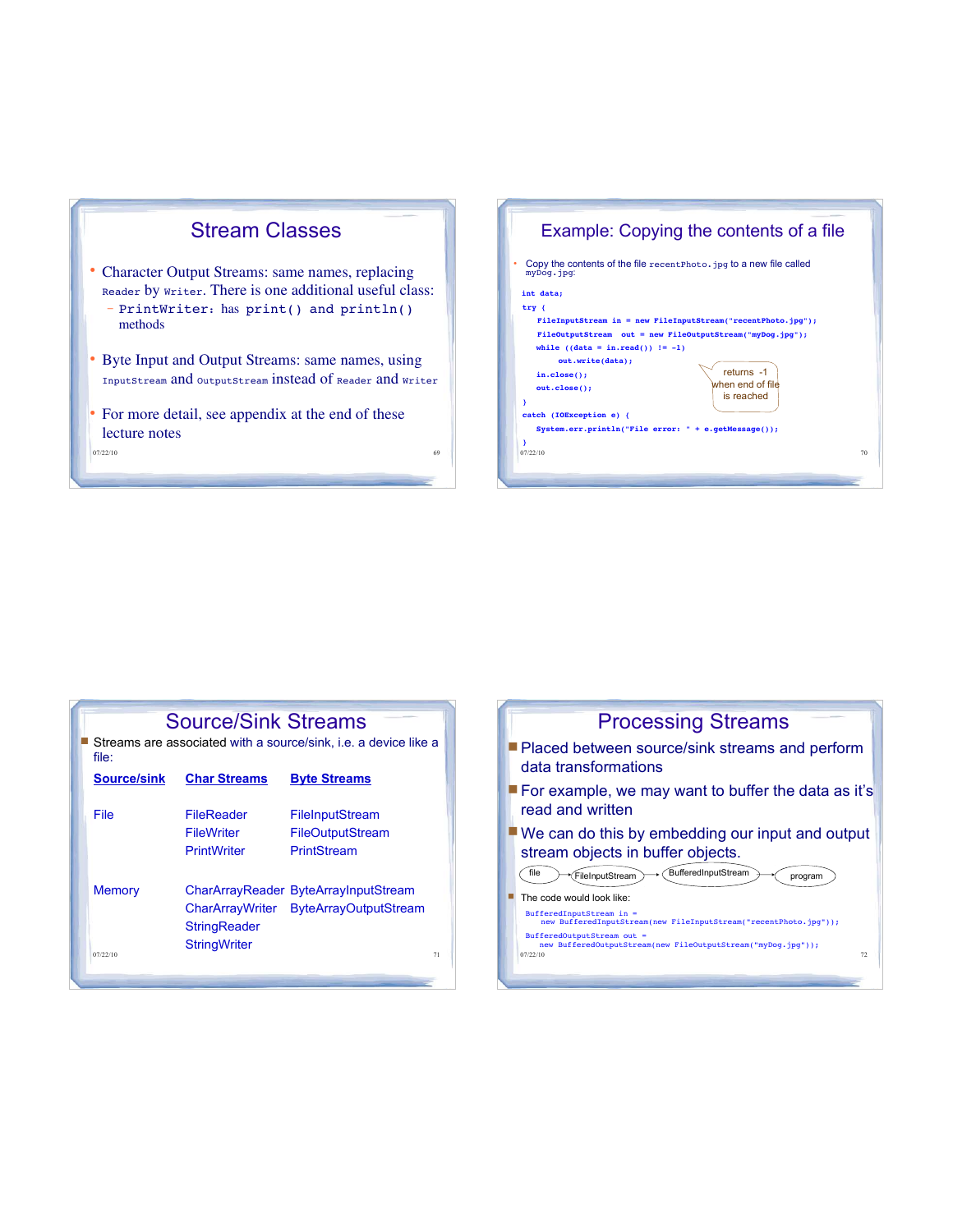|                                                                                              | <b>Processing Streams (con't)</b>              |                                                           |  |  |
|----------------------------------------------------------------------------------------------|------------------------------------------------|-----------------------------------------------------------|--|--|
| <b>Process</b>                                                                               | <b>Char Streams</b>                            | <b>Byte Streams</b>                                       |  |  |
| <b>Buffering</b>                                                                             | <b>BufferedReader</b><br><b>BufferedWriter</b> | <b>BufferedInputStream</b><br><b>BufferedOutputStream</b> |  |  |
| <b>Byte/Character</b><br><b>InputStreamReader</b><br>Conversion<br><b>OutputStreamWriter</b> |                                                |                                                           |  |  |
| Data<br>Conversion                                                                           | <b>DataInputStream</b>                         | DataOutputStream                                          |  |  |
| Counting<br>etc.                                                                             |                                                | LineNumberReader LineNumberInputStream<br>73              |  |  |



### **Buffering**

- Using buffers can be much more efficient
- Writing to a file without using a buffer is like shopping without a cart and taking each grocery item out to your car one at a time
- In our case, we want to reduce the number of trips to the disk
- So we write to a buffer, and only when the buffer is full do its contents get written to the file
- or<sub>22/1</sub> If we want to send the data *before* the buffer is<sup>35</sup> full, we can just call its flush() method

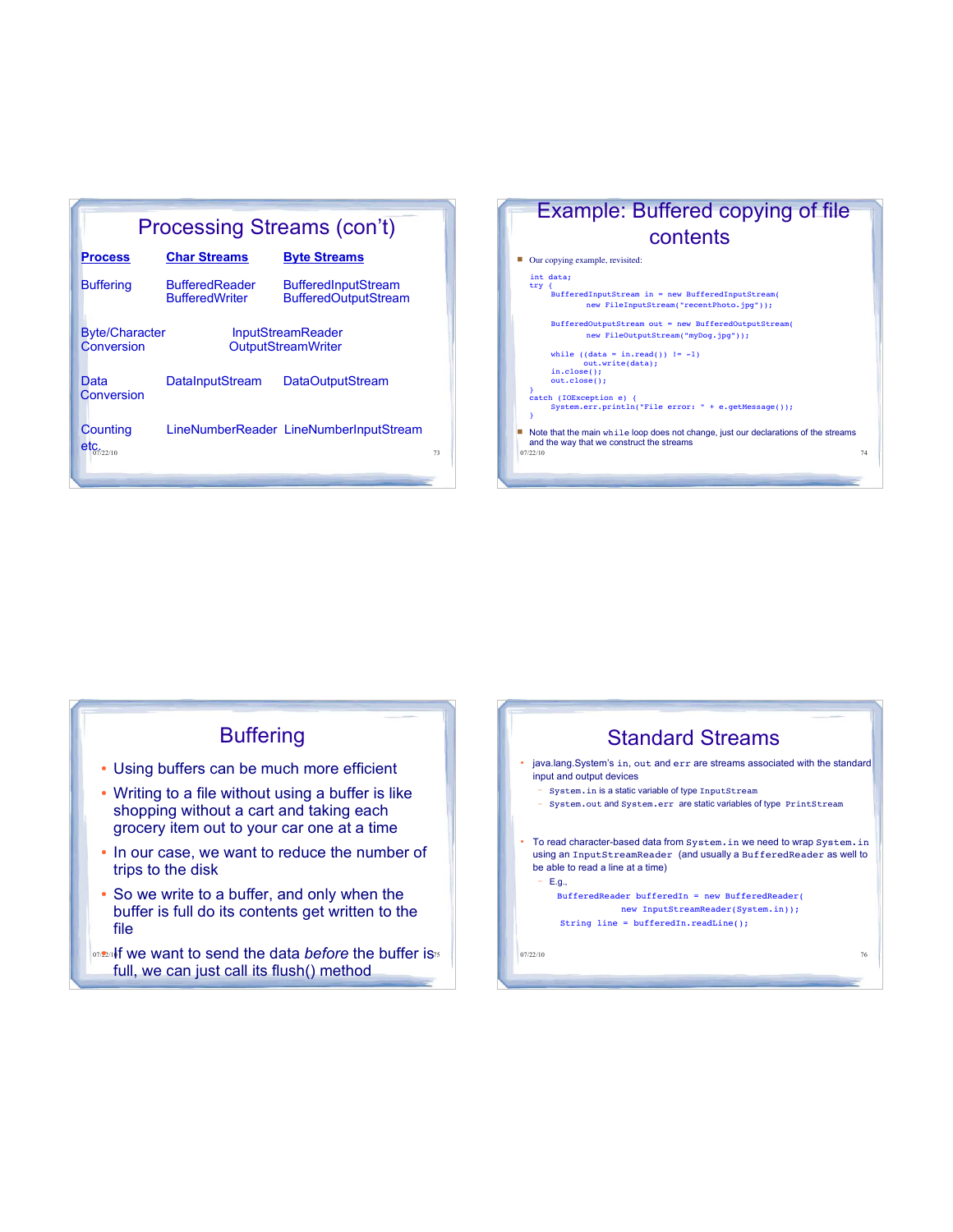### Why streams?

- Streams abstract I/O and support processing of the data in the stream, allowing us to write methods that are more general
- $\blacksquare$  For example, suppose we want to determine the maximum integer, among a group of values:  $\triangleright$  in a file
	- **> read from the keyboard using System.in**
	- > in a string or character array (e.g., "123\n453\n848\n")
- <sup>07/2</sup>Kind of Reader including: FileReader, InputStreamReader,<sup>77</sup> Note that a BufferedReader can be attached to any CharArrayReader, StringReader



### Why streams? For instance, we can call maxInput where the

stream reads data from a text file named *mydata*

```
BufferedReader bufferedIn = new 
BufferedReader( 
   new FileReader("mydata"));
int max = maxInput(bufficient);
```
 Or we can call maxInput, reading the data from the standard input System.in

 $\frac{67}{22210}$ BufferedReader bufferedIn = new  $\frac{79}{2210}$ BufferedReader(

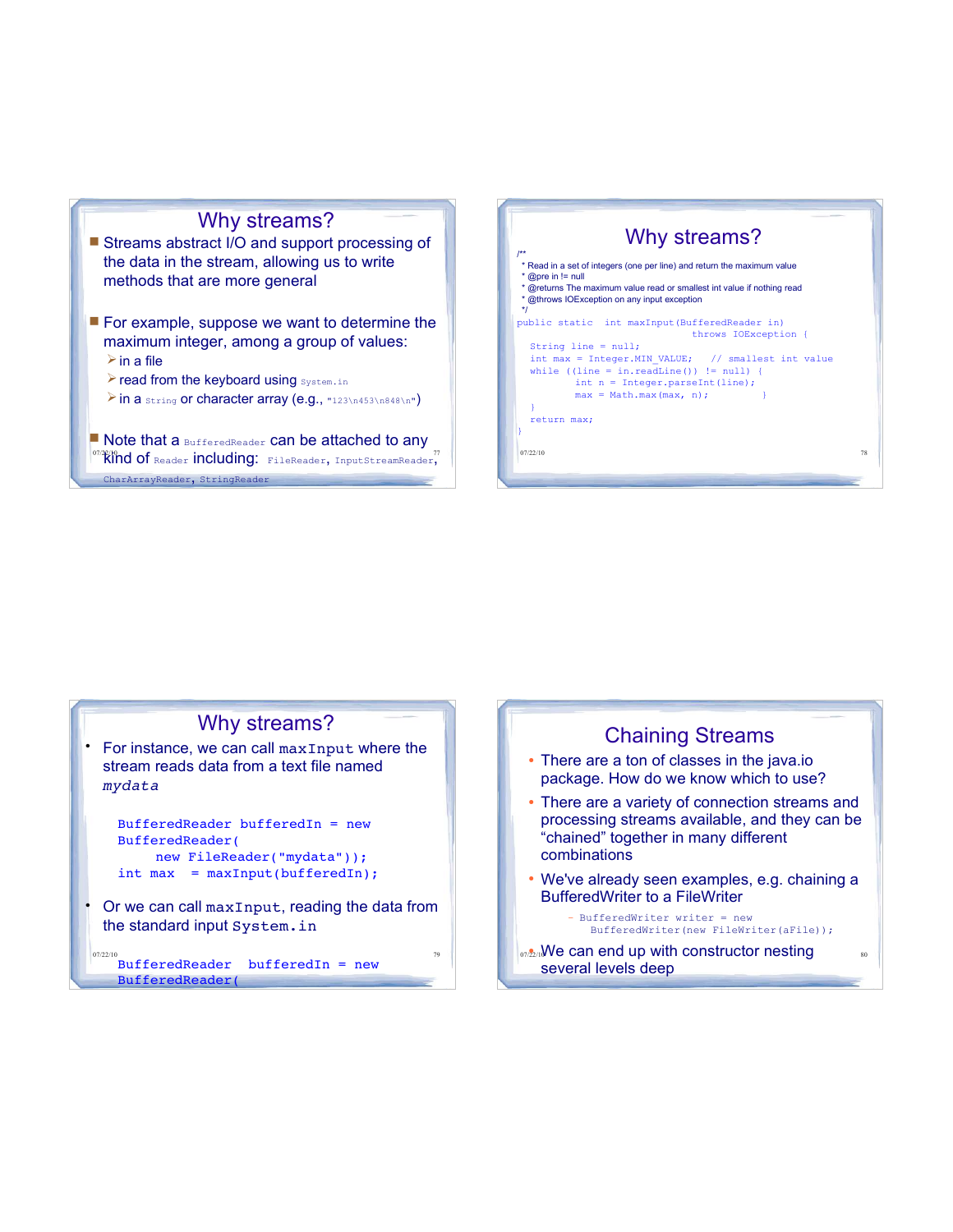





### Object Serialization

- Suppose you are writing a program that allows the user to store the names, telephone numbers and addresses of their contacts.
- When the user enters data, they expect it will be available to them the next time they run the program.
- To do this, the program needs to store the data (likely on a hard disk) from one session to the next.
- on You can do this easily using object serialization.<sup>84</sup>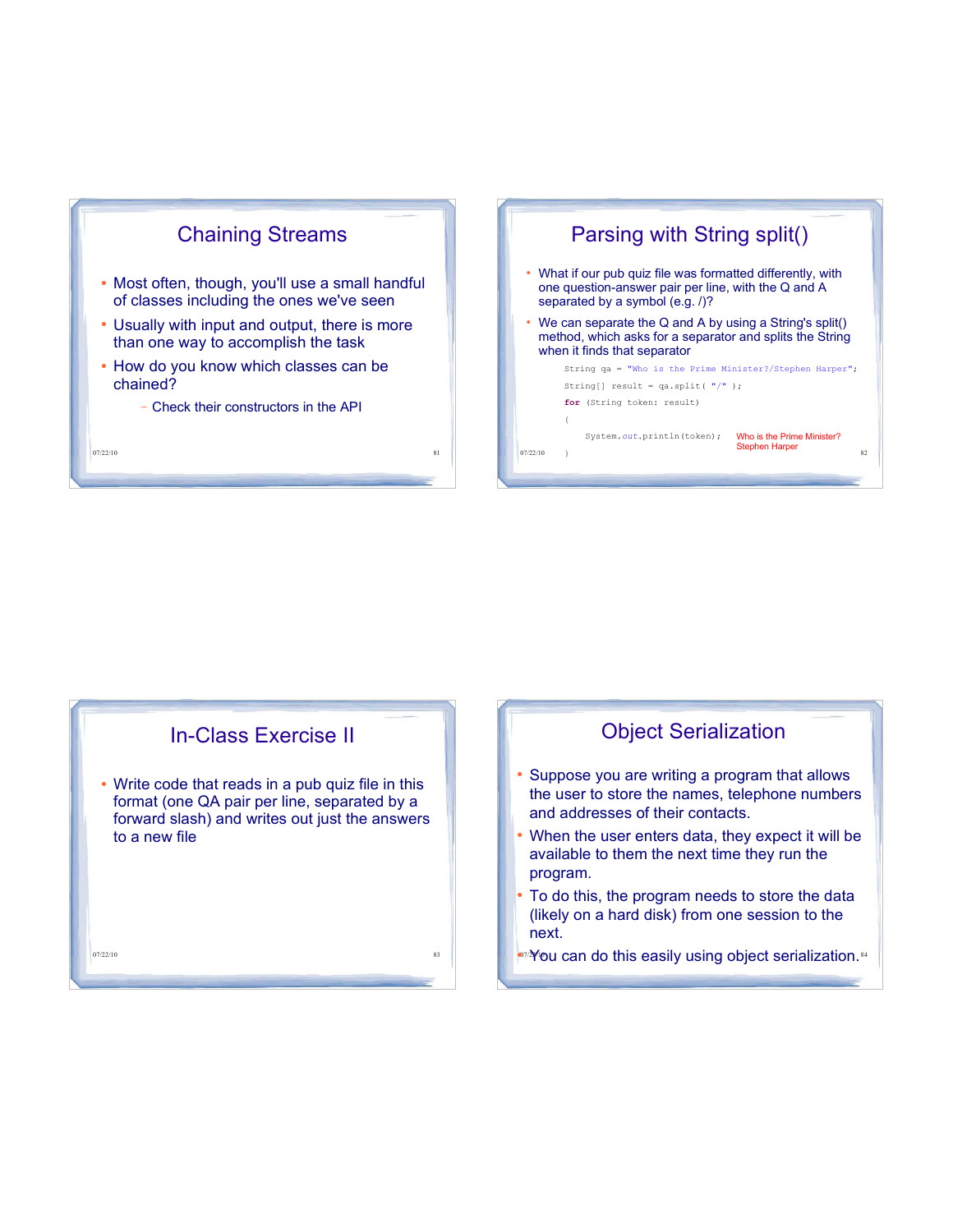### Saving Objects

- There are actually two approaches we could take
- If you want to save the data of an object so that it can be used by other programs, you can just write to a plain text file, writing the value of each instance variable for that object in some sort of consistent format
- We now know how to write text to a file
- This data could then be used by a



#### 07/22/10 87 Serialization: Object Streams Java's serialization API supports the saving of the state of an object to a sequence of bytes; those bytes can later be used to restore the object The ability to save an object is sometimes called persistent objects Serialization makes it possible to save an object, stop the program, restart it, and then restore the object To make objects of a class serializable, you just need to implement the Serializable interface. Serializable is a **marker interface** (that means it has no methods) E.g., to make the Account class serializable: class Account implements Serializable {

… }

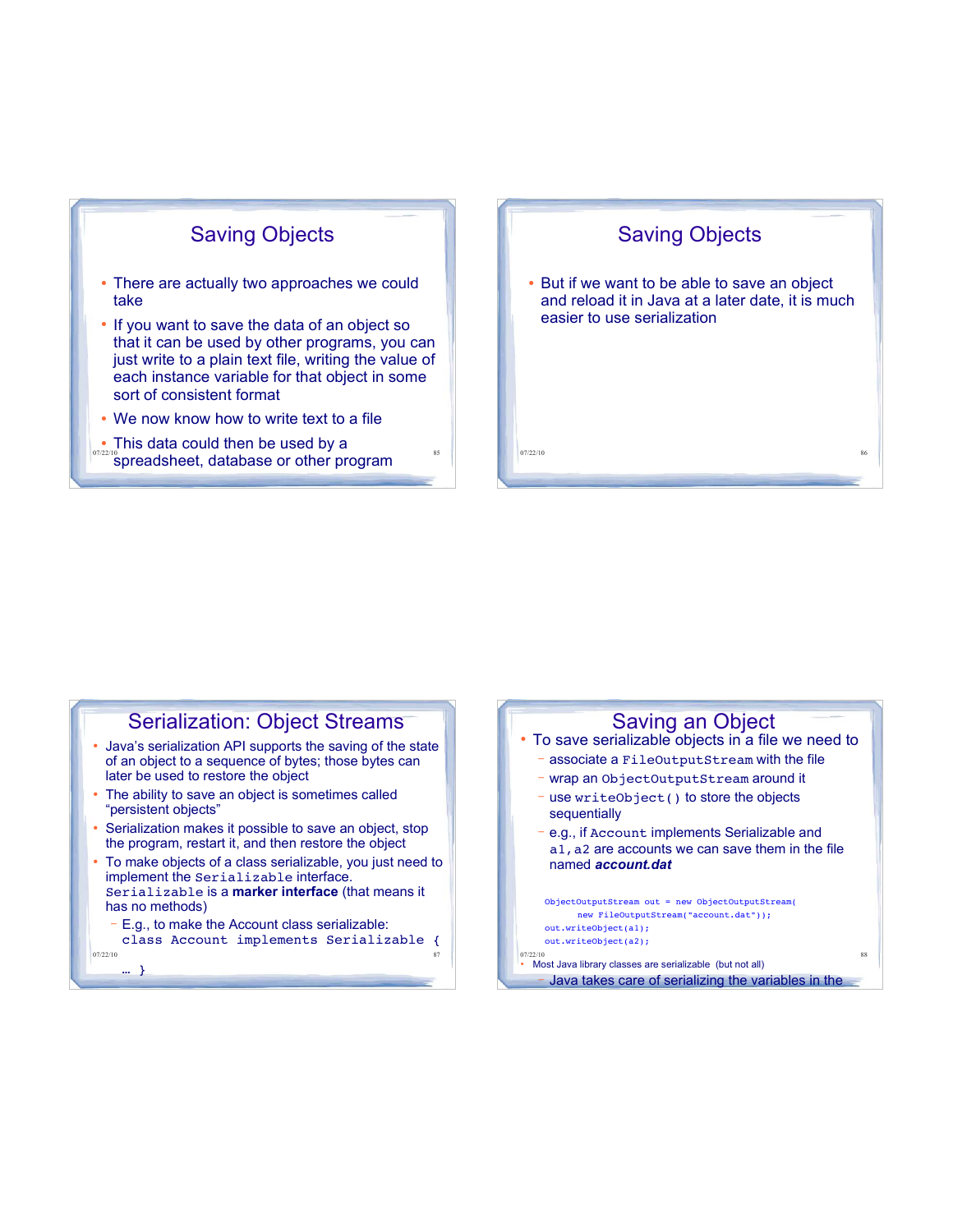



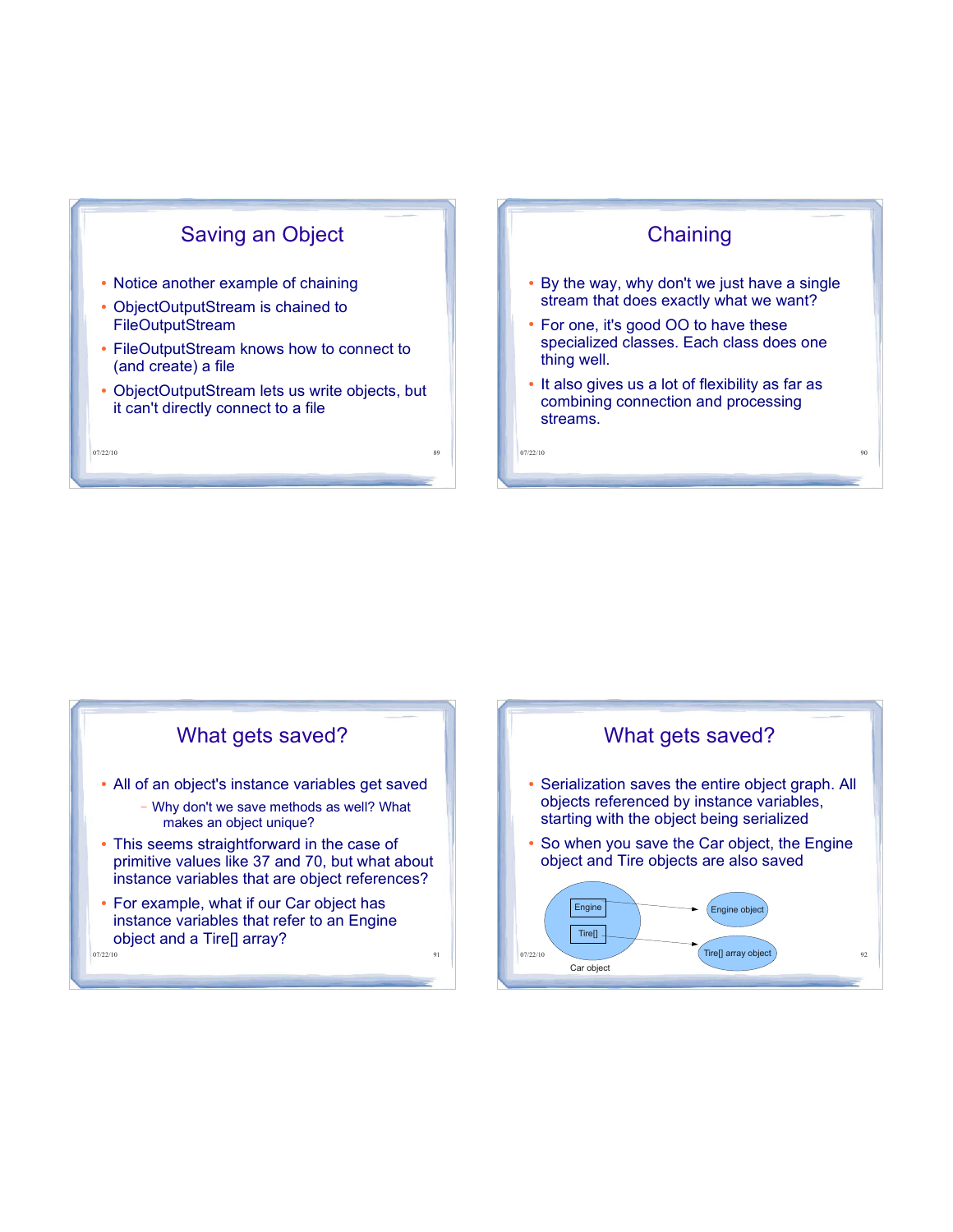

#### $\frac{107/22/10}{2}$  exception when we try to serialize Pond  $\frac{93}{4}$   $\frac{1}{2}$   $\frac{107/22/10}{2}$ objects of the class Duck and Duck does not implement Serializable, then we will get an

### Serialization is "all or nothing"

- But what if someone else designed the Duck class and it's not possible for us to make it Serializable?
- One option is to mark it as transient
- Anything marked as transient will be skipped over during the serialization process

- transient String currentID;



- reinitialize that null instance variable back to some default state
- $\frac{67}{22/10}$  variable that's identical to the original, e.g. a  $\frac{95}{10}$ - Or, if it's important that it have the same key values that it had before, then save those values so that you can create a new instance new Duck with the same colour and size

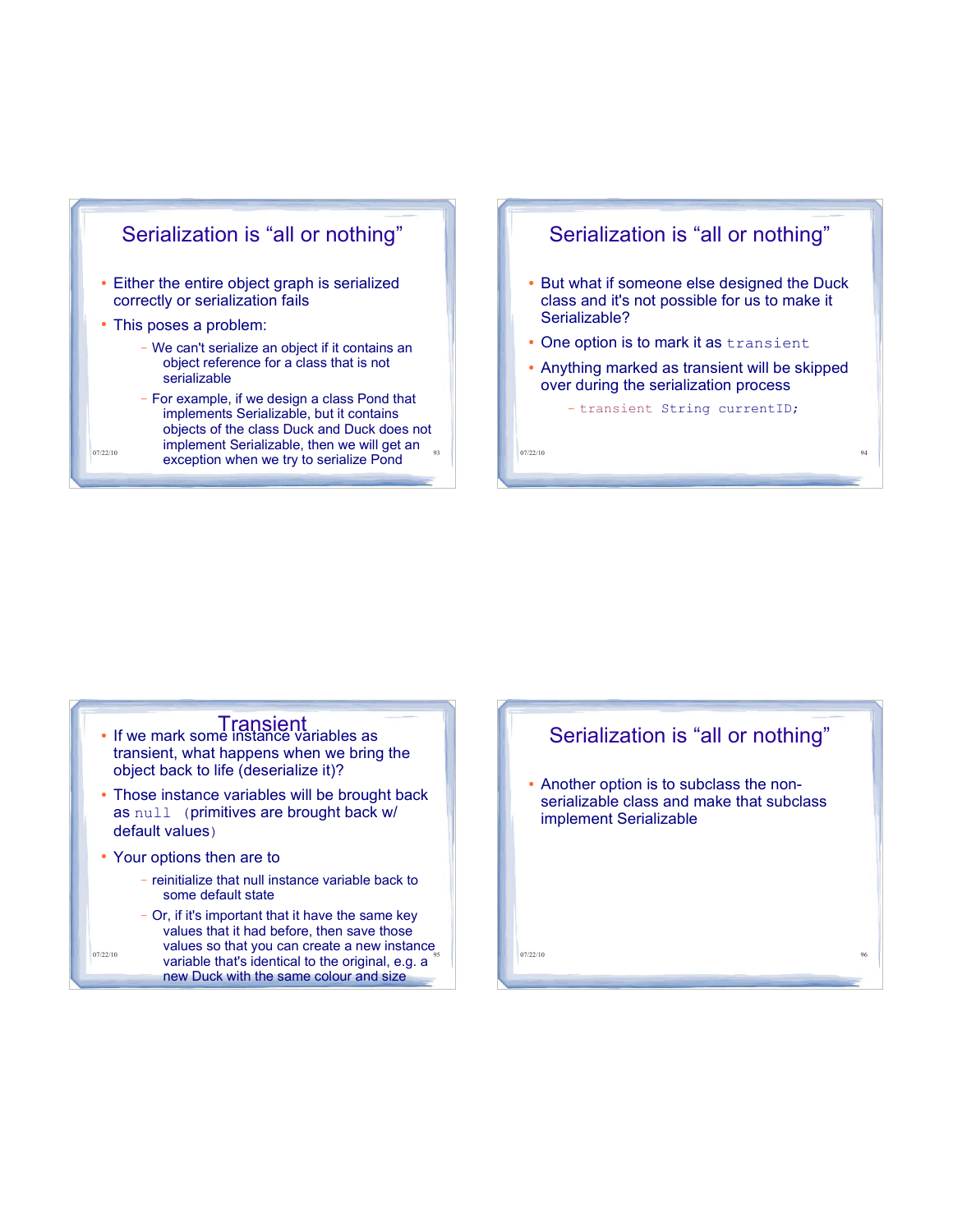

 If you try to save an object multiple times, the object will only get written once during serialization but there can be multiple references that will be resolved during deserialization

#### 07/22/10 97

#### Account al = (Account) in.readObject();<br>07/22/10Account a2 = (Account) in.readObject(); 98 Reading Objects from a File To read back in the objects we have saved in a file we need to - associate a FileInputStream with that file wrap an ObjectInputStream around it use readObject() to get the objects sequentially, in the order they were saved - e.g., to get the first two accounts stored in *account.dat* ObjectInputStream in = new ObjectInputStream( new FileInputStream("account.dat"));

## Reading Objects from a File • If you try to read back more objects than you wrote, you'll get an exception

- The return type of readObject() is Object, so you need to cast it back to the type you know it really is
- A new object is given space on the heap, but the serialized object's constructor does not run
	- Why not? What might happen to its values?

07/22/10 99

# 07/22/10 100 Reading Objects from a File However, if the object has a non-serializable class somewhere up its inheritance tree, the constructor for that non-serializable class will run along with any constructors above that (even if they're serializable)